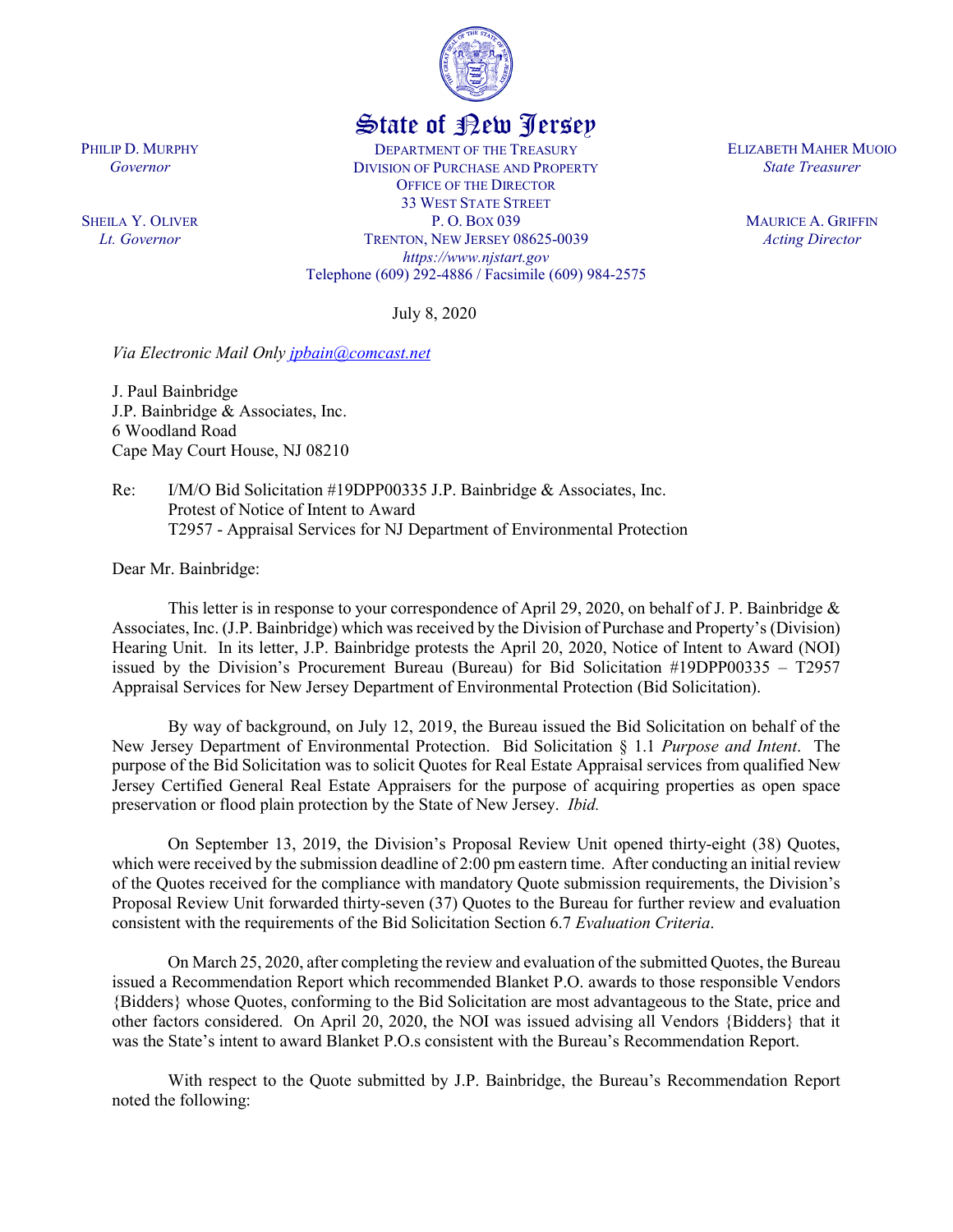## **Bainbridge**

l

The Quote submitted by Bainbridge was determined by the Bureau to be non-responsive to the mandatory material requirements of the Bid Solicitation, as it failed to provide the required pricing for Price Line 6 in the Southern Region as required by Section 4.4.5.2, State Supplied Price Sheet Instructions. Section 4.4.5.2 states, "The Vendor (Bidder) must provide a Firm-Fixed all-inclusive hourly rate for both price lines of a Region in order to be eligible for award of that Region. The Vendor {Bidder} must be willing and able to service the entire Region that is bid. Quotes submitted for less than an entire Region will be rejected and deemed as non-responsive for the respective Region. The Vendor (Bidder) is able to submit a Quote for a single Region, or any combination of Regions." The Bureau notes that the Vendor (Bidder) did not submit a Quote for any other Region.

Subsequently, the Bureau found Bainbridge to be non-responsive to the mandatory material requirements of the Bid Solicitation and its Quote was not further evaluated.

On April 29, 2020, J.P. Bainbridge sent a protest letter to the Division challenging the Bureau's April 20, 2020 NOI and the determination that its submitted Quote was non-responsive.

In consideration of J.P. Bainbridge's protest, I have reviewed the record of this procurement, including the Bid Solicitation, J.P. Bainbridge's Quote and protest, the relevant statutes, regulations, and case law. This review of the record has provided me with the information necessary to determine the facts of this matter and to render an informed Final Agency Decision on the merits of the protest. I set forth herein the Division's Final Agency Decision.

The Division's administrative regulations that govern the advertised procurement process establish certain requirements that must be met in order for a Quote to be accepted. Those regulations provide in relevant part that:

- (a) In order to be eligible for consideration for award of contract, the bidder's proposal  $\frac{\text{shall}}{\text{1}}$  $\frac{\text{shall}}{\text{1}}$  $\frac{\text{shall}}{\text{1}}$  conform to the following requirements or be subject to designation as a non-responsive proposal for noncompliance:
	- . . .

6. Include all RFP-required pricing information.

[*N.J.A.C.* 17:12-2.2(a), emphasis added.]

Among those attachments required to be submitted with the Quote is the State-Supplied Price Sheet discussed in Bid Solicitation Section 4.4.5 *State-Supplied Price Sheet*.

To assist Vendors {Bidders} in completing the State-Supplied Price Sheet, the Bid Solicitation advised in part:

> The Vendor {Bidder} must submit its pricing using the State-Supplied Price Sheet accompanying this Bid Solicitation and located on the "Attachments" Tab.

> The Vendor {Bidder} must provide a Firm-Fixed all-inclusive hourly rate for both price lines of a Region in order to be eligible for award of that Region. The Vendor {Bidder} must be willing and able to service the entire Region that is bid. Quotes submitted for less than an entire Region will be rejected and deemed as non-responsive for the respective Region.

<span id="page-1-0"></span><sup>1</sup> "Shall – Denotes that which is a mandatory requirement." Bid Solicitation § 2.2 *General Definitions*.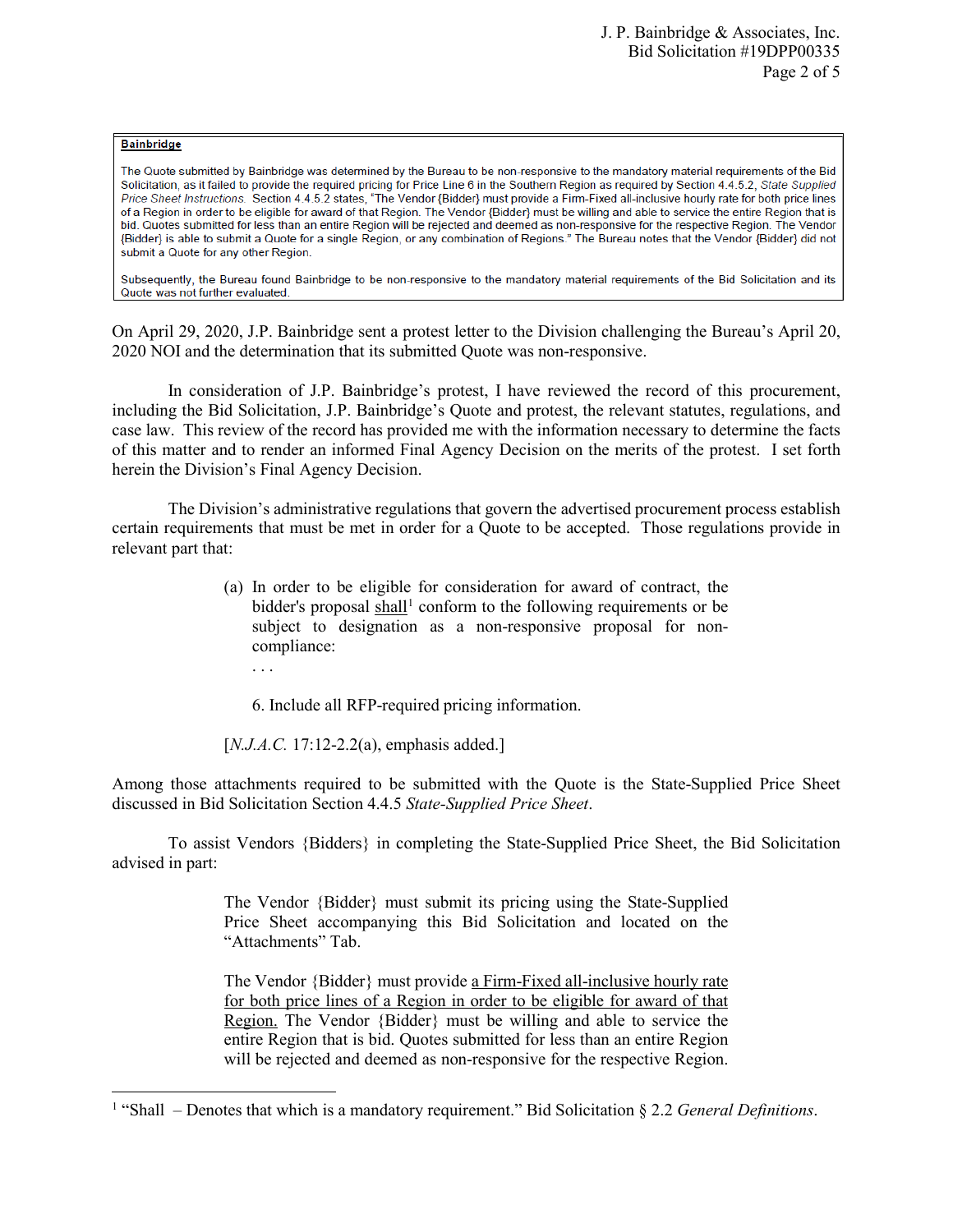The Vendor {Bidder} is able to submit a Quote for a single Region, or any combination of Regions.

In the event that a Vendor {Bidder} using *NJSTART* to submit a Quote uploads a State-Supplied Price Sheet and completes the "Items" Tab in *NJSTART* (instead of entering a Unit Cost of \$1.00 as instructed), the State-Supplied Price Sheet will govern.

[Bid Solicitation § 4.4.5.2 *State-Supplied Price Sheet Instructions,* emphasis added.]

The review of J.P. Bainbridge's submitted Quote reveals that the submitted Price Sheet did not include pricing for Price Line 6 which was required for a Quote submitted for the Southern Region. As indicated above, Bid Solicitation § 4.4.5.2 *State-Supplied Price Sheet Instructions* required that the Vendor {Bidder} submit "a Firm-Fixed all-inclusive hourly rate for both price lines of a Region in order to be eligible for award of that Region." Emphasis added. Because J.P. Bainbridge did not provide a Firm-Fixed all-inclusive hourly rate for both price lines of a Region as required, the Bureau deemed J.P. Bainbridge's Quote as nonresponsive. Recommendation Report, pg. 5.

In its protest letter J.P. Bainbridge states that it did not submit a Firm Fixed Unit Price for Price Line 6 "Legal Services Hourly Rate", because

> Price Line 6 was for 'legal services' directly under Line 5 that said "appraisal services" – why would I quote "legal services" if I am not a lawyer? If legal services were meant to cover appraisal testimony, appraisal consultation, and/or litigation support, then it needs to say that. In any other arena, "Appraisal services" covers appraisal testimony, appraisal consultation, and/or litigation support. I did indicate my rate for appraisal services on Line 5.

[J.P. Bainbridge's April 29, 2020 protest letter.]

A review of the subject Bid Solicitation reveals that "Testimony and Litigation Support" is described as follows:

> The Vendor {Contractor} shall ensure that its personnel are available to answer questions from the Using Agency and to testify at depositions and/or administrative hearings regarding other Appraisal services work. The Using Agency shall notify the Vendor {Contractor} via email of all requests to schedule consultation, preparation, testimony and litigation support and the Vendor {Contractor} must confirm via e-mail, within 48 hours, that its personnel are available to appear. In such instance, the Vendor {Contractor} awarded the all-inclusive hourly rate shall be paid with no more than three (3) hours billed by the Vendor {Contractor} for preparation relating to scheduled testimony before a deposition or administrative hearing unless otherwise approved by the Using Agency.

> The Vendor's {Contractor's} personnel shall be required to cooperate with the Attorney General's office in responding to discovery requests and preparing for testimony. In preparation for the depositions, the Vendor {Contractor} may charge up to three (3) hours. If preparation is beyond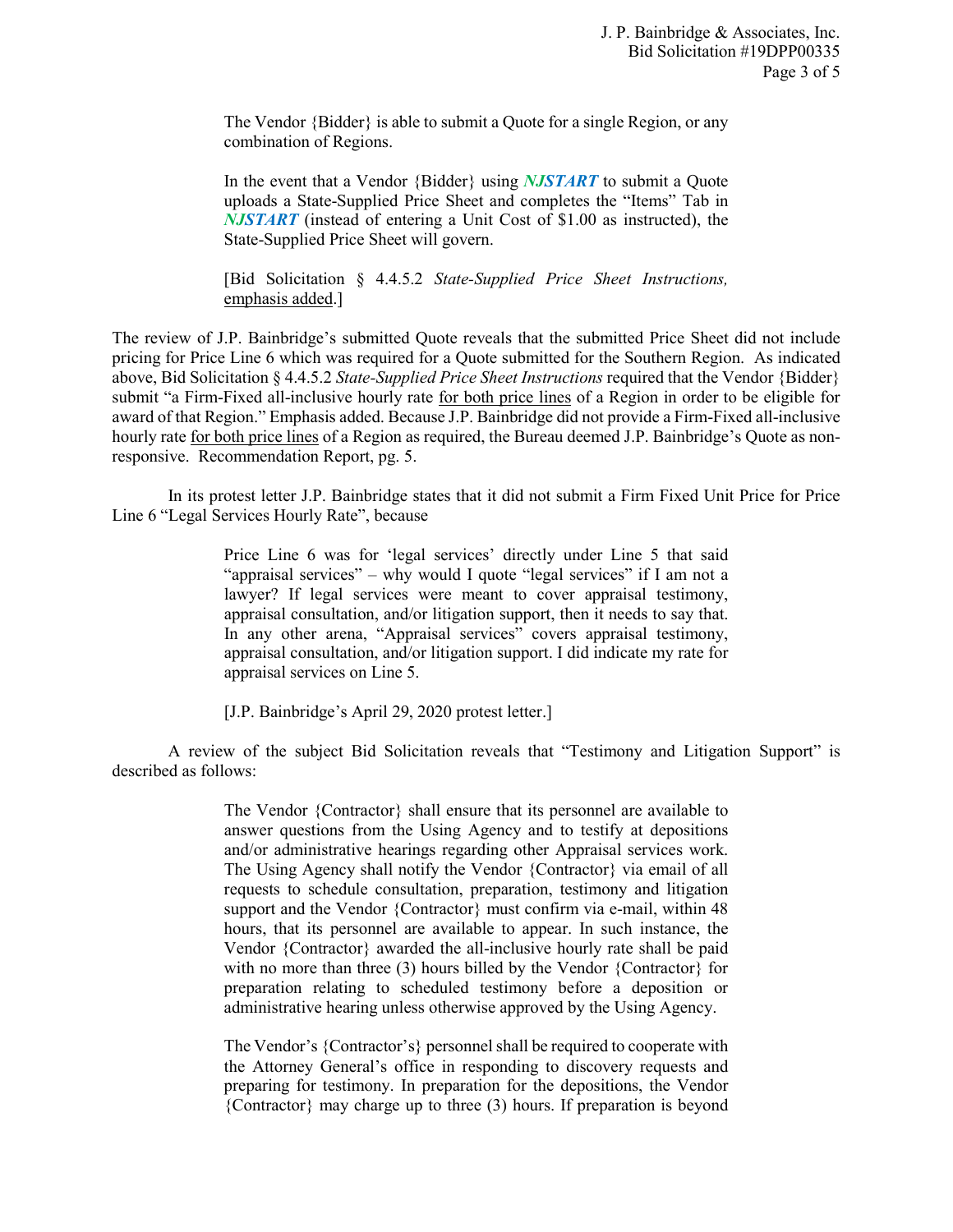three (3) hours, this time must be justified by Vendor {Contractor}, and approved in advance by the respective Using Agency.

If the Vendor {Contractor} is not advised prior to the day of the deposition or administrative hearing at which Vendor {Contractor} personnel has been scheduled to appear that the event has been cancelled, and the Vendor {Contractor} personnel travels to such event, or the Vendor {Contractor} personnel travels to a deposition or administrative hearing at which the Vendor{Contractor} personnel has been scheduled to appear but where testimony is not required, the Vendor {Contractor} may bill the Using Agency the awarded all-inclusive hourly rate for only the first hour of the Vendor {Contractor} personnel's testimony. There are no pre-payments for testimony or depositions.

[Bid Solicitation Section 3.6 *Testimony and Litigation Support*.]

However, there is no similar description or definition for the term "Legal Services". In fact, the only places the term "Legal Services" is used is on the State-Supplied Price Sheet and in Bid Solicitation Section 6.7.1 *Vendor's {Bidder's} State-Supplied Price Sheet* which stated:

> For evaluation purposes, Vendors {Bidders} will be ranked from lowest to highest according to the hourly rate supplied on the Appraisal Services line in each Region on the State-Supplied Price Sheet accompanying this Bid Solicitation. Although the Legal Services hourly rate will not be part of the ranking, it will be evaluated for reasonableness.

While the Bureau may have intended that the terms "Testimony and Litigation Support" and "Legal Services" be used interchangeably, the terms were not defined as such. The Bureau's failure to define "Legal Services" in the Bid Solicitation and/or State-Supplied Price Sheet, and in an absence of any explanation in the Bid Solicitation documents that "Legal Services" and "Testimony and Litigation Support" are the same for the purposes of this Bid Solicitation, created an ambiguity in the procurement. This ambiguity lead to confusion among the Vendors {Bidders} and resulted in eleven (11) out of thirty eight (38) Vendors {Bidders} being found non-responsive to the mandatory material requirements of the Bid Solicitation, because they failed to provide required pricing for "Legal Services Hourly Rate". See Recommendation Report, pgs. 3-6.

The New Jersey Courts have long recognized that the purpose of the public bidding process is to "secure for the public the benefits of unfettered competition." *Meadowbrook Carting Co. v. Borough of Island Heights*, 138 *N.J.* 307, 313 (1994). To that end, the "public bidding statutes exist for the benefit of the taxpayers, not bidders, and should be construed with sole reference to the public good." *Borough of Princeton v. Board of Chosen Freeholders*, 169 *N.J.* 135, 159-60 (1997). The objective of New Jersey's statutory procurement scheme is "to guard against favoritism, improvidence, extravagance and corruption; their aim is to secure for the public the benefits of unfettered competition." *Barrick v. State of New Jersey*, 218 *N.J.* 247, 258. (2014); *citing*, Keyes Martin & Co. v. Dir. of Div. of Purchase and Prop., 99 *N.J.* 244, 256 (1985). Consistent with this purpose, the New Jersey procurement law provides that "any or all bids may be rejected when the State Treasurer or the Director of the Division of Purchase and Property determines that it is in the public interest so to do." *Ibid.* Here, after reviewing this record of this procurement, because of the ambiguity between the Bid Solicitation and the State supplied price sheet I have determined that it is in the public's interest to reject all Quotes submitted and cancel the subject Bid Solicitation.